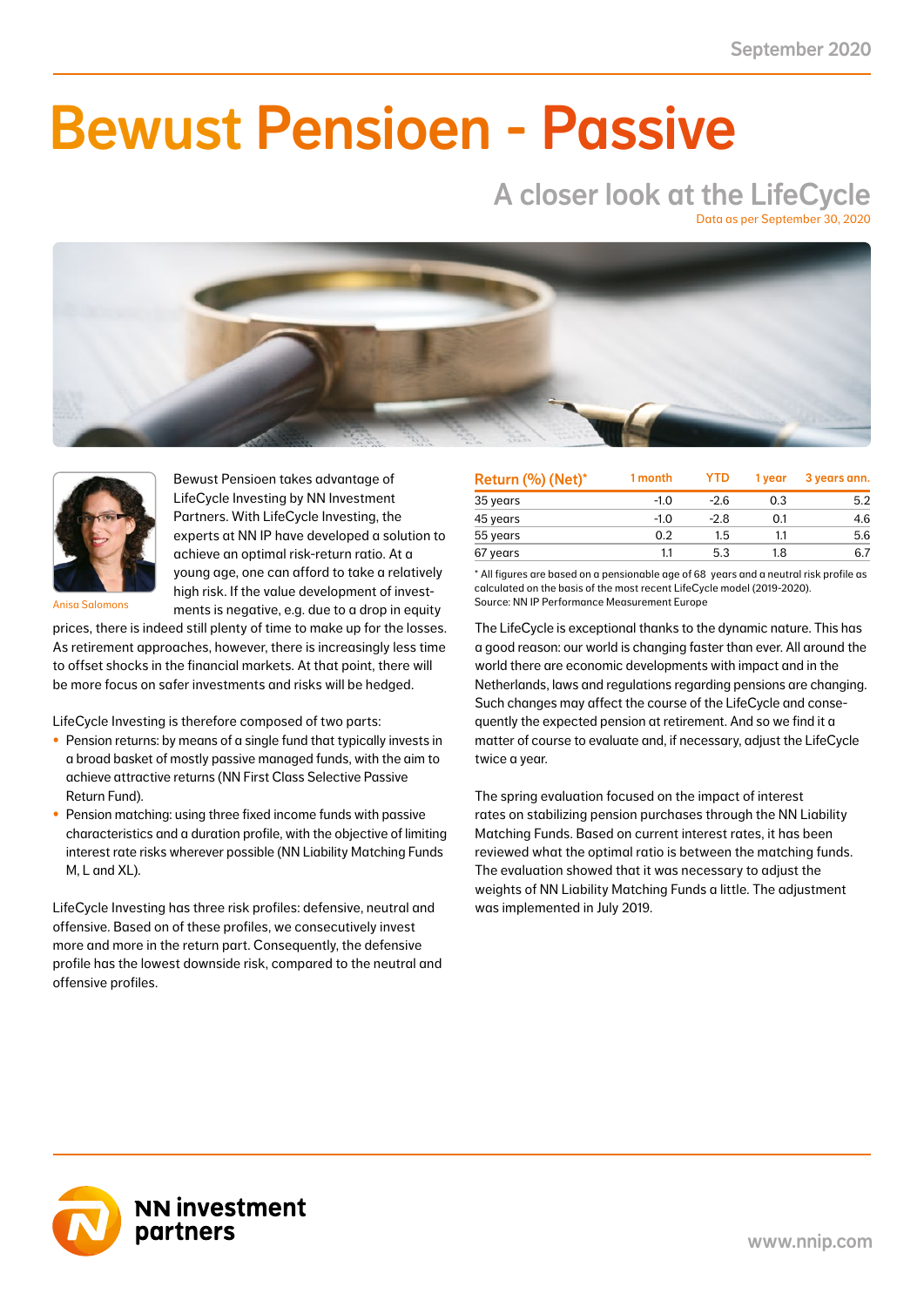## Bewust Pensioen - Passive (Defensive risk profile)

| 35 years old<br>Net Return %                 | 1 month | 1 month<br><b>Return Contribution</b> | <b>Year to date</b><br>Return | <b>Year to date</b><br><b>Contribution</b> | 1 year | 1 year | 3 years | 3 years | 3 years | 3 years<br>Return Contribution Return (ann) Contribution (ann) Return (cum) Contribution (cum) | Weight* |
|----------------------------------------------|---------|---------------------------------------|-------------------------------|--------------------------------------------|--------|--------|---------|---------|---------|------------------------------------------------------------------------------------------------|---------|
| <b>Pension Returns</b>                       |         |                                       |                               |                                            |        |        |         |         |         |                                                                                                |         |
| NN First Class Selective Passive Return Fund | $-1.5$  | $-1.2$                                | $-4.3$                        | $-3.5$                                     | $-0.2$ | $-0.2$ | 4.3     | 3.6     | 13.5    | 11.5                                                                                           | 80.0    |
| <b>Pension Matching</b>                      |         |                                       |                               |                                            |        |        |         |         |         |                                                                                                |         |
| <b>NN Liability Matching Fund M</b>          | 0.3     | 0.0                                   | 1.2                           | 0.1                                        | $-0.2$ | 0.0    | 1.2     | 0.1     | 3.5     | 0.4                                                                                            | 11.0    |
| NN Liability Matching Fund L                 | 2.7     | 0.0                                   | 12.6                          | 0.0                                        | 3.9    | 0.0    | 12.3    | 0.0     | 41.7    | 0.0                                                                                            | 0.0     |
| NN Liability Matching Fund XL                | 5.9     | 0.7                                   | 28.4                          | 2.6                                        | 9.8    | 1.1    | 25.9    | 2.3     | 99.5    | 7.3                                                                                            | 9.0     |
| <b>TOTAL</b>                                 |         | $-0.5$                                |                               | $-0.8$                                     |        | 0.9    |         | 6.0     |         | 19.2                                                                                           | 100%    |

| <b>Bewust Pensioen - Passive (Defensive risk profile)</b>                                                                                                                                                                                                                                               |            |                                       |                                |                                            |               |        |             |         |             | Data as per September 30, 2020                                                                 |             |
|---------------------------------------------------------------------------------------------------------------------------------------------------------------------------------------------------------------------------------------------------------------------------------------------------------|------------|---------------------------------------|--------------------------------|--------------------------------------------|---------------|--------|-------------|---------|-------------|------------------------------------------------------------------------------------------------|-------------|
| 35 years old<br>Net Return %                                                                                                                                                                                                                                                                            | 1 month    | <b>Return Contribution</b>            | 1 month Year to date<br>Return | <b>Year to date</b><br><b>Contribution</b> | 1 year        | 1 year | 3 years     | 3 years | 3 years     | 3 years<br>Return Contribution Return (ann) Contribution (ann) Return (cum) Contribution (cum) | Weight'     |
| <b>Pension Returns</b>                                                                                                                                                                                                                                                                                  |            |                                       |                                |                                            |               |        |             |         |             |                                                                                                |             |
| NN First Class Selective Passive Return Fund                                                                                                                                                                                                                                                            | $-1.5$     | $-1.2$                                | $-4.3$                         | $-3.5$                                     | $-0.2$        | $-0.2$ | 4.3         | 3.6     | 13.5        | 11.5                                                                                           | 80.0        |
| <b>Pension Matching</b>                                                                                                                                                                                                                                                                                 |            |                                       |                                |                                            |               | 0.0    |             | 0.1     |             |                                                                                                |             |
| NN Liability Matching Fund M<br>NN Liability Matching Fund L                                                                                                                                                                                                                                            | 0.3<br>2.7 | 0.0<br>0.0                            | 1.2<br>12.6                    | 0.1<br>0.0                                 | $-0.2$<br>3.9 | 0.0    | 1.2<br>12.3 | 0.0     | 3.5<br>41.7 | 0.4<br>0.0                                                                                     | 11.0<br>0.0 |
| NN Liability Matching Fund XL                                                                                                                                                                                                                                                                           | 5.9        | 0.7                                   | 28.4                           | 2.6                                        | 9.8           | 1.1    | 25.9        | 2.3     | 99.5        | 7.3                                                                                            | 9.0         |
| TOTAL                                                                                                                                                                                                                                                                                                   |            | $-0.5$                                |                                | $-0.8$                                     |               | 0.9    |             | 6.0     |             | 19.2                                                                                           | 100%        |
|                                                                                                                                                                                                                                                                                                         |            |                                       |                                |                                            |               |        |             |         |             |                                                                                                |             |
| 45 years old<br>Net Return %                                                                                                                                                                                                                                                                            | 1 month    | 1 month<br><b>Return Contribution</b> | <b>Year to date</b><br>Return  | <b>Year to date</b><br><b>Contribution</b> | 1 year        | 1 year | 3 years     | 3 years | 3 years     | 3 years<br>Return Contribution Return (ann) Contribution (ann) Return (cum) Contribution (cum) | Weight'     |
| <b>Pension Returns</b>                                                                                                                                                                                                                                                                                  |            |                                       |                                |                                            |               |        |             |         |             |                                                                                                |             |
| NN First Class Selective Passive Return Fund                                                                                                                                                                                                                                                            | $-1.5$     | $-1.1$                                | $-4.3$                         | $-3.3$                                     | $-0.2$        | $-0.2$ | 4.3         | 3.3     | 13.5        | 10.5                                                                                           | 75.0        |
| <b>Pension Matching</b>                                                                                                                                                                                                                                                                                 |            |                                       |                                |                                            |               |        |             |         |             |                                                                                                |             |
| NN Liability Matching Fund M                                                                                                                                                                                                                                                                            | 0.3        | 0.1                                   | 1.2                            | 0.2                                        | $-0.2$        | 0.0    | 1.2         | 0.2     | 3.5         | 0.6                                                                                            | 19.0        |
| NN Liability Matching Fund L                                                                                                                                                                                                                                                                            | 2.7        | 0.0                                   | 12.6                           | 0.0                                        | 3.9           | 0.0    | 12.3        | 0.0     | 41.7        | 0.0                                                                                            | 0.0         |
| NN Liability Matching Fund XL                                                                                                                                                                                                                                                                           | 5.9        | 0.5                                   | 28.4                           | 1.9                                        | 9.8           | 0.8    | 25.9        | 1.6     | 99.5        | 5.1                                                                                            | 7.0         |
| TOTAL                                                                                                                                                                                                                                                                                                   |            | $-0.6$                                |                                | $-1.2$                                     |               | 0.6    |             | 5.1     |             | 16.2                                                                                           | 100%        |
| 55 years old<br>Net Return %                                                                                                                                                                                                                                                                            | 1 month    | 1 month<br><b>Return Contribution</b> | <b>Year to date</b><br>Return  | <b>Year to date</b><br><b>Contribution</b> | 1 year        | 1 year | 3 years     | 3 years | 3 years     | 3 years<br>Return Contribution Return (ann) Contribution (ann) Return (cum) Contribution (cum) | Weight*     |
| <b>Pension Returns</b>                                                                                                                                                                                                                                                                                  |            |                                       |                                |                                            |               |        |             |         |             |                                                                                                |             |
| NN First Class Selective Passive Return Fund                                                                                                                                                                                                                                                            | $-1.5$     | $-0.6$                                | $-4.3$                         | $-1.8$                                     | $-0.2$        | $-0.1$ | 4.3         | 1.8     | 13.5        | 5.7                                                                                            | 41.0        |
| <b>Pension Matching</b>                                                                                                                                                                                                                                                                                 |            |                                       |                                |                                            |               |        |             |         |             |                                                                                                |             |
| NN Liability Matching Fund M                                                                                                                                                                                                                                                                            | 0.3        | 0.1                                   | 1.2                            | 0.4                                        | $-0.2$        | $-0.1$ | 1.2         | 0.5     | 3.5         | 1.4                                                                                            | 38.0        |
| NN Liability Matching Fund L                                                                                                                                                                                                                                                                            | 2.7        | 0.3                                   | 12.6                           | 1.2                                        | 3.9           | 0.4    | 12.3        | 1.2     | 41.7        | 4.0                                                                                            | 10.0        |
| NN Liability Matching Fund XL                                                                                                                                                                                                                                                                           | 5.9        | 0.8                                   | 28.4                           | 3.1                                        | 9.8           | 1.2    | 25.9        | 2.7     | 99.5        | 8.6                                                                                            | 11.0        |
| TOTAL                                                                                                                                                                                                                                                                                                   |            | 0.5                                   |                                | 2.9                                        |               | 1.5    |             | 6.2     |             | 19.7                                                                                           | 100%        |
| 67 years old<br>Net Return %                                                                                                                                                                                                                                                                            | 1 month    | 1 month<br><b>Return Contribution</b> | <b>Year to date</b><br>Return  | <b>Year to date</b><br><b>Contribution</b> | 1 year        | 1 year | 3 years     | 3 years | 3 years     | 3 years<br>Return Contribution Return (ann) Contribution (ann) Return (cum) Contribution (cum) | Weight'     |
| <b>Pension Returns</b>                                                                                                                                                                                                                                                                                  |            |                                       |                                |                                            |               |        |             |         |             |                                                                                                |             |
| NN First Class Selective Passive Return Fund                                                                                                                                                                                                                                                            | $-1.5$     | $-0.3$                                | $-4.3$                         | $-0.9$                                     | $-0.2$        | 0.0    | 4.3         | 0.9     | 13.5        | 2.8                                                                                            | 20.0        |
| <b>Pension Matching</b>                                                                                                                                                                                                                                                                                 |            |                                       |                                |                                            |               |        |             |         |             |                                                                                                |             |
| NN Liability Matching Fund M                                                                                                                                                                                                                                                                            | 0.3        | 0.1                                   | 1.2                            | 0.4                                        | $-0.2$        | 0.0    | 1.2         | 0.4     | 3.5         | 1.4                                                                                            | 33.0        |
| NN Liability Matching Fund L                                                                                                                                                                                                                                                                            | 2.7        | 1.3                                   | 12.6                           | 5.9                                        | 3.9           | 1.9    | 12.3        | 5.3     | 41.7        | 17.1                                                                                           | 47.0        |
| NN Liability Matching Fund XL                                                                                                                                                                                                                                                                           | 5.9        | 0.0                                   | 28.4                           | 0.0                                        | 9.8           | 0.0    | 25.9        | 0.0     | 99.5        | 0.0                                                                                            | 0.0         |
| <b>TOTAL</b>                                                                                                                                                                                                                                                                                            |            | 1.1                                   |                                | 5.3                                        |               | 1.8    |             | 6.7     |             | 21.3                                                                                           | 100%        |
| This means that the returns shown in the column 'year to date contribution' cannot exactly be derived from this report.<br>The contribution is the contribution to the total net return based on the current weights in the LifeCycle model (2019-2020)<br>Source: NN IP Performance Measurement Europe |            |                                       |                                |                                            |               |        |             |         |             |                                                                                                |             |
| <b>NN investment</b><br>partners                                                                                                                                                                                                                                                                        |            |                                       |                                |                                            |               |        |             |         |             |                                                                                                |             |

| 55 years old                                 | 1 month | 1 month                    | <b>Year to date</b> | <b>Year to date</b> | 1 year | 1 year | 3 years | 3 years |      | 3 years                                                                             | 3 years |  |
|----------------------------------------------|---------|----------------------------|---------------------|---------------------|--------|--------|---------|---------|------|-------------------------------------------------------------------------------------|---------|--|
| <b>Net Return %</b>                          |         | <b>Return Contribution</b> | <b>Return</b>       | <b>Contribution</b> |        |        |         |         |      | Return Contribution Return (ann) Contribution (ann) Return (cum) Contribution (cum) | Weight* |  |
| <b>Pension Returns</b>                       |         |                            |                     |                     |        |        |         |         |      |                                                                                     |         |  |
| NN First Class Selective Passive Return Fund | $-1.5$  | $-0.6$                     | $-4.3$              | $-1.8$              | $-0.2$ | $-0.1$ | 4.3     | 1.8     | 13.5 | 5.7                                                                                 | 41.0    |  |
| <b>Pension Matching</b>                      |         |                            |                     |                     |        |        |         |         |      |                                                                                     |         |  |
| NN Liability Matching Fund M                 | 0.3     | 0.1                        | 1.2                 | 0.4                 | $-0.2$ | $-0.1$ | 1.2     | 0.5     | 3.5  | 1.4                                                                                 | 38.0    |  |
| NN Liability Matching Fund L                 | 2.7     | 0.3                        | 12.6                | 1.2                 | 3.9    | 0.4    | 12.3    | 1.2     | 41.7 | 4.0                                                                                 | 10.0    |  |
| NN Liability Matching Fund XL                | 5.9     | 0.8                        | 28.4                | 3.1                 | 9.8    | 1.2    | 25.9    | 2.7     | 99.5 | 8.6                                                                                 | 11.0    |  |
| <b>TOTAL</b>                                 |         | 0.5                        |                     | 2.9                 |        | 1.5    |         | 6.2     |      | 19.7                                                                                | 100%    |  |

| 67 years old                                 | 1 month | 1 month                    | <b>Year to date</b> | <b>Year to date</b> | 1 year | 1 year | 3 years | 3 years | 3 years | 3 years                                                                             |         |
|----------------------------------------------|---------|----------------------------|---------------------|---------------------|--------|--------|---------|---------|---------|-------------------------------------------------------------------------------------|---------|
| Net Return %                                 |         | <b>Return Contribution</b> | Return              | <b>Contribution</b> |        |        |         |         |         | Return Contribution Return (ann) Contribution (ann) Return (cum) Contribution (cum) | Weight* |
| <b>Pension Returns</b>                       |         |                            |                     |                     |        |        |         |         |         |                                                                                     |         |
| NN First Class Selective Passive Return Fund | $-1.5$  | $-0.3$                     | $-4.3$              | $-0.9$              | $-0.2$ | 0.0    | 4.3     | 0.9     | 13.5    | 2.8                                                                                 | 20.0    |
| <b>Pension Matching</b>                      |         |                            |                     |                     |        |        |         |         |         |                                                                                     |         |
| NN Liability Matching Fund M                 | 0.3     | 0.1                        | 1.2                 | 0.4                 | $-0.2$ | 0.0    | 1.2     | 0.4     | 3.5     | 1.4                                                                                 | 33.0    |
| NN Liability Matching Fund L                 | 2.7     | 1.3                        | 12.6                | 5.9                 | 3.9    | 1.9    | 12.3    | 5.3     | 41.7    | 17.1                                                                                | 47.0    |
| NN Liability Matching Fund XL                | 5.9     | 0.0                        | 28.4                | 0.0                 | 9.8    | 0.0    | 25.9    | 0.0     | 99.5    | 0.0                                                                                 | 0.0     |
| <b>TOTAL</b>                                 |         | 1.1                        |                     | 5.3                 |        | 1.8    |         | 6.7     |         | 21.3                                                                                | 100%    |

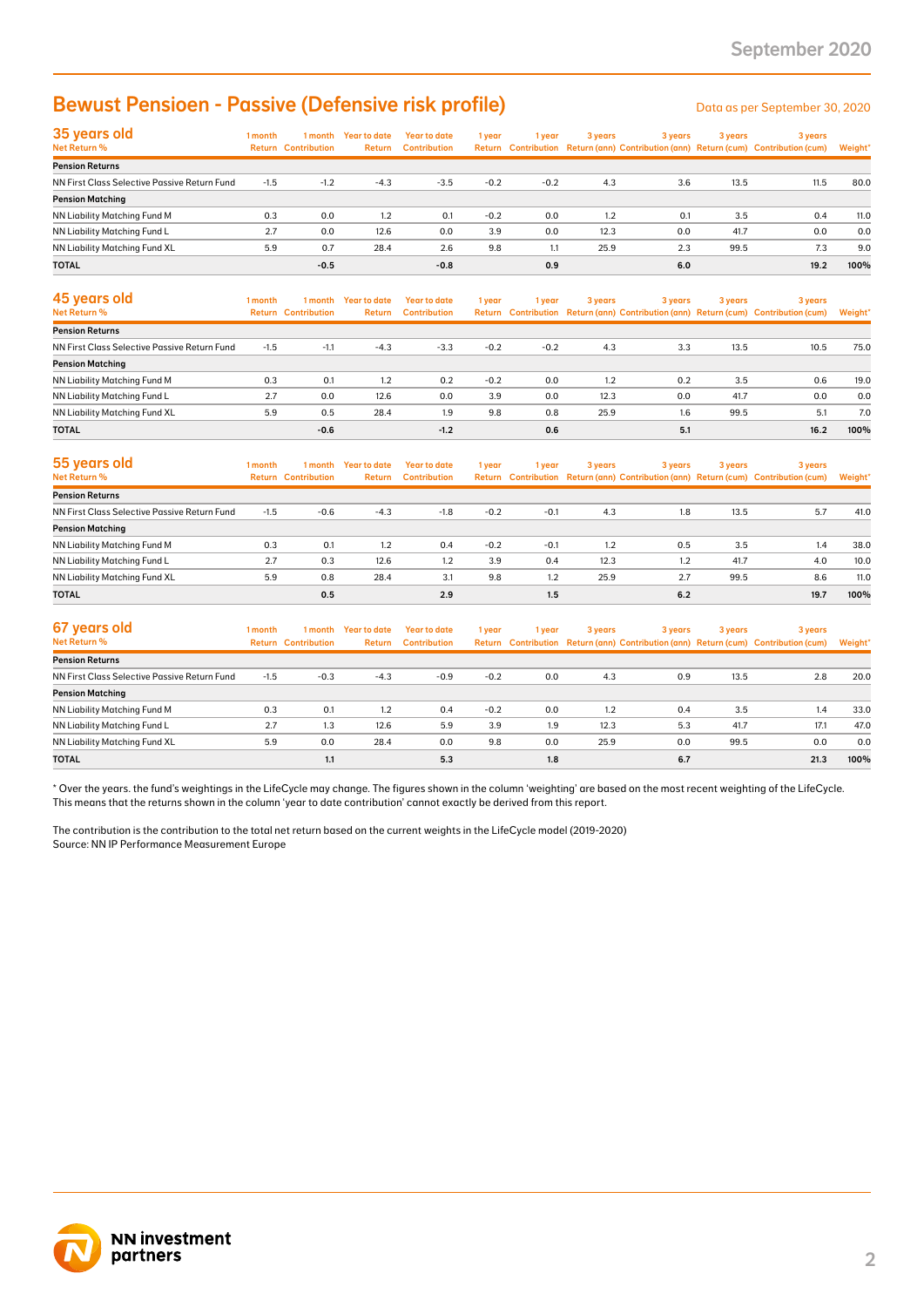### Bewust Pensioen - Passive (Neutral risk profile) Data as per September 30, 2020

| 35 years old                                 | 1 month | 1 month                    | Year to date  | Year to date        | 1 year | 1 year | 3 years | 3 years | 3 years | 3 years                                                                             |         |
|----------------------------------------------|---------|----------------------------|---------------|---------------------|--------|--------|---------|---------|---------|-------------------------------------------------------------------------------------|---------|
| Net Return %                                 |         | <b>Return Contribution</b> | <b>Return</b> | <b>Contribution</b> |        |        |         |         |         | Return Contribution Return (ann) Contribution (ann) Return (cum) Contribution (cum) | Weight* |
| <b>Pension Returns</b>                       |         |                            |               |                     |        |        |         |         |         |                                                                                     |         |
| NN First Class Selective Passive Return Fund | $-1.5$  | $-1.4$                     | $-4.3$        | $-3.9$              | $-0.2$ | $-0.2$ | 4.3     | 4.0     | 13.5    | 12.6                                                                                | 90.0    |
| <b>Pension Matching</b>                      |         |                            |               |                     |        |        |         |         |         |                                                                                     |         |
| NN Liability Matching Fund M                 | 0.3     | 0.0                        | 1.2           | 0.1                 | $-0.2$ | 0.0    | 1.2     | 0.1     | 3.5     | 0.2                                                                                 | 5.0     |
| NN Liability Matching Fund L                 | 2.7     | 0.0                        | 12.6          | 0.0                 | 3.9    | 0.0    | 12.3    | 0.0     | 41.7    | 0.0                                                                                 | 0.0     |
| <b>NN Liability Matching Fund XL</b>         | 5.9     | 0.3                        | 28.4          | 1.3                 | 9.8    | 0.5    | 25.9    | 1.1     | 99.5    | 3.5                                                                                 | 5.0     |
| <b>TOTAL</b>                                 |         | $-1.0$                     |               | $-2.6$              |        | 0.3    |         | 5.2     |         | 16.3                                                                                | 100%    |

|                                                                                                                                                                                                                                                                                                                                                                                                                                                                                      |         |                                       |                                | <b>Bewust Pensioen - Passive (Neutral risk profile)</b> |        |            |         |            |         | Data as per September 30, 2020                                                                 |             |
|--------------------------------------------------------------------------------------------------------------------------------------------------------------------------------------------------------------------------------------------------------------------------------------------------------------------------------------------------------------------------------------------------------------------------------------------------------------------------------------|---------|---------------------------------------|--------------------------------|---------------------------------------------------------|--------|------------|---------|------------|---------|------------------------------------------------------------------------------------------------|-------------|
| 35 years old<br>Net Return %                                                                                                                                                                                                                                                                                                                                                                                                                                                         | 1 month | <b>Return Contribution</b>            | 1 month Year to date<br>Return | <b>Year to date</b><br><b>Contribution</b>              | 1 year | 1 year     | 3 years | 3 years    | 3 years | 3 years<br>Return Contribution Return (ann) Contribution (ann) Return (cum) Contribution (cum) | Weight'     |
| <b>Pension Returns</b>                                                                                                                                                                                                                                                                                                                                                                                                                                                               |         |                                       |                                |                                                         |        |            |         |            |         |                                                                                                |             |
| NN First Class Selective Passive Return Fund<br><b>Pension Matching</b>                                                                                                                                                                                                                                                                                                                                                                                                              | $-1.5$  | $-1.4$                                | $-4.3$                         | $-3.9$                                                  | $-0.2$ | $-0.2$     | 4.3     | 4.0        | 13.5    | 12.6                                                                                           | 90.0        |
| NN Liability Matching Fund M                                                                                                                                                                                                                                                                                                                                                                                                                                                         | 0.3     | 0.0                                   | 1.2                            | 0.1                                                     | $-0.2$ | 0.0        | 1.2     | 0.1        | 3.5     | 0.2                                                                                            | 5.0         |
| NN Liability Matching Fund L                                                                                                                                                                                                                                                                                                                                                                                                                                                         | 2.7     | 0.0                                   | 12.6                           | 0.0                                                     | 3.9    | 0.0        | 12.3    | 0.0        | 41.7    | 0.0                                                                                            | 0.0         |
| NN Liability Matching Fund XL                                                                                                                                                                                                                                                                                                                                                                                                                                                        | 5.9     | 0.3                                   | 28.4                           | 1.3                                                     | 9.8    | 0.5        | 25.9    | 1.1        | 99.5    | 3.5                                                                                            | 5.0         |
| TOTAL                                                                                                                                                                                                                                                                                                                                                                                                                                                                                |         | $-1.0$                                |                                | $-2.6$                                                  |        | 0.3        |         | 5.2        |         | 16.3                                                                                           | 100%        |
| 45 years old<br>Net Return %                                                                                                                                                                                                                                                                                                                                                                                                                                                         | 1 month | 1 month<br><b>Return Contribution</b> | <b>Year to date</b><br>Return  | <b>Year to date</b><br><b>Contribution</b>              | 1 year | 1 year     | 3 years | 3 years    | 3 years | 3 years<br>Return Contribution Return (ann) Contribution (ann) Return (cum) Contribution (cum) | Weight'     |
| <b>Pension Returns</b>                                                                                                                                                                                                                                                                                                                                                                                                                                                               |         |                                       |                                |                                                         |        |            |         |            |         |                                                                                                |             |
| NN First Class Selective Passive Return Fund                                                                                                                                                                                                                                                                                                                                                                                                                                         | $-1.5$  | $-1.3$                                | $-4.3$                         | $-3.7$                                                  | $-0.2$ | $-0.2$     | 4.3     | 3.7        | 13.5    | 11.7                                                                                           | 85.0        |
| <b>Pension Matching</b>                                                                                                                                                                                                                                                                                                                                                                                                                                                              |         |                                       |                                |                                                         |        |            |         |            |         |                                                                                                |             |
| NN Liability Matching Fund M                                                                                                                                                                                                                                                                                                                                                                                                                                                         | 0.3     | 0.0                                   | 1.2                            | 0.1                                                     | $-0.2$ | 0.0        | 1.2     | 0.1        | 3.5     | 0.4                                                                                            | 12.0        |
| NN Liability Matching Fund L                                                                                                                                                                                                                                                                                                                                                                                                                                                         | 2.7     | 0.0                                   | 12.6                           | 0.0                                                     | 3.9    | 0.0        | 12.3    | 0.0        | 41.7    | 0.0                                                                                            | 0.0         |
| NN Liability Matching Fund XL                                                                                                                                                                                                                                                                                                                                                                                                                                                        | 5.9     | 0.2                                   | 28.4                           | 0.8                                                     | 9.8    | 0.3        | 25.9    | 0.7        | 99.5    | 2.2                                                                                            | 3.0         |
| <b>TOTAL</b>                                                                                                                                                                                                                                                                                                                                                                                                                                                                         |         | $-1.0$                                |                                | $-2.8$                                                  |        | 0.1        |         | 4.6        |         | 14.3                                                                                           | 100%        |
| 55 years old<br><b>Net Return %</b>                                                                                                                                                                                                                                                                                                                                                                                                                                                  | 1 month | 1 month<br><b>Return Contribution</b> | <b>Year to date</b><br>Return  | <b>Year to date</b><br><b>Contribution</b>              | 1 year | 1 year     | 3 years | 3 years    | 3 years | 3 years<br>Return Contribution Return (ann) Contribution (ann) Return (cum) Contribution (cum) | Weight'     |
| <b>Pension Returns</b>                                                                                                                                                                                                                                                                                                                                                                                                                                                               |         |                                       |                                |                                                         |        |            |         |            |         |                                                                                                |             |
| NN First Class Selective Passive Return Fund                                                                                                                                                                                                                                                                                                                                                                                                                                         | $-1.5$  | $-0.8$                                | $-4.3$                         | $-2.2$                                                  | $-0.2$ | $-0.1$     | 4.3     | 2.2        | 13.5    | 6.9                                                                                            | 50.0        |
| <b>Pension Matching</b>                                                                                                                                                                                                                                                                                                                                                                                                                                                              |         |                                       |                                |                                                         |        |            |         |            |         |                                                                                                |             |
| NN Liability Matching Fund M                                                                                                                                                                                                                                                                                                                                                                                                                                                         | 0.3     | 0.1                                   | 1.2                            | 0.4                                                     | $-0.2$ | $-0.1$     | 1.2     | 0.4        | 3.5     | 1.3                                                                                            | 34.0        |
| NN Liability Matching Fund L                                                                                                                                                                                                                                                                                                                                                                                                                                                         | 2.7     | 0.2                                   | 12.6                           | 1.0                                                     | 3.9    | 0.3        | 12.3    | 1.0        | 41.7    | 3.1                                                                                            | 8.0         |
| NN Liability Matching Fund XL                                                                                                                                                                                                                                                                                                                                                                                                                                                        | 5.9     | 0.6                                   | 28.4                           | 2.4                                                     | 9.8    | 0.9        | 25.9    | 2.1        | 99.5    | 6.5                                                                                            | 8.0         |
| <b>TOTAL</b>                                                                                                                                                                                                                                                                                                                                                                                                                                                                         |         | 0.2                                   |                                | 1.5                                                     |        | 1.1        |         | 5.6        |         | 17.8                                                                                           | 100%        |
| 67 years old<br>Net Return %                                                                                                                                                                                                                                                                                                                                                                                                                                                         | 1 month | 1 month<br><b>Return Contribution</b> | <b>Year to date</b><br>Return  | <b>Year to date</b><br><b>Contribution</b>              | 1 year | 1 year     | 3 years | 3 years    | 3 years | 3 years<br>Return Contribution Return (ann) Contribution (ann) Return (cum) Contribution (cum) | Weight'     |
| <b>Pension Returns</b>                                                                                                                                                                                                                                                                                                                                                                                                                                                               |         |                                       |                                |                                                         |        |            |         |            |         |                                                                                                |             |
| NN First Class Selective Passive Return Fund                                                                                                                                                                                                                                                                                                                                                                                                                                         | $-1.5$  | $-0.3$                                | $-4.3$                         | $-0.9$                                                  | $-0.2$ | 0.0        | 4.3     | 0.9        | 13.5    | 2.8                                                                                            | 20.0        |
| <b>Pension Matching</b>                                                                                                                                                                                                                                                                                                                                                                                                                                                              |         |                                       |                                |                                                         |        |            |         |            |         |                                                                                                |             |
| NN Liability Matching Fund M                                                                                                                                                                                                                                                                                                                                                                                                                                                         | 0.3     | 0.1                                   | 1.2                            | 0.4                                                     | $-0.2$ | 0.0        | 1.2     | 0.4        | 3.5     | 1.4                                                                                            | 33.0        |
| NN Liability Matching Fund L                                                                                                                                                                                                                                                                                                                                                                                                                                                         | 2.7     | 1.3                                   | 12.6                           | 5.9                                                     | 3.9    | 1.9        | 12.3    | 5.3        | 41.7    | 17.1                                                                                           | 47.0        |
| NN Liability Matching Fund XL<br>TOTAL                                                                                                                                                                                                                                                                                                                                                                                                                                               | 5.9     | 0.0<br>1.1                            | 28.4                           | 0.0<br>5.3                                              | 9.8    | 0.0<br>1.8 | 25.9    | 0.0<br>6.7 | 99.5    | 0.0<br>21.3                                                                                    | 0.0<br>100% |
| * Over the years. the fund's weightings in the LifeCycle may change. The figures shown in the column 'weighting' are based on the most recent weighting of the LifeCycle.<br>This means that the returns shown in the column 'year to date contribution' cannot exactly be derived from this report.<br>The contribution is the contribution to the total net return based on the current weights in the LifeCycle model (2019-2020)<br>Source: NN IP Performance Measurement Europe |         |                                       |                                |                                                         |        |            |         |            |         |                                                                                                |             |
|                                                                                                                                                                                                                                                                                                                                                                                                                                                                                      |         |                                       |                                |                                                         |        |            |         |            |         |                                                                                                |             |

| 55 years old                                 | 1 month | 1 month                    | <b>Year to date</b> | Year to date        | 1 year | 1 year | 3 years | 3 years | 3 years | 3 years                                                                             |         |
|----------------------------------------------|---------|----------------------------|---------------------|---------------------|--------|--------|---------|---------|---------|-------------------------------------------------------------------------------------|---------|
| Net Return %                                 |         | <b>Return Contribution</b> | Return              | <b>Contribution</b> |        |        |         |         |         | Return Contribution Return (ann) Contribution (ann) Return (cum) Contribution (cum) | Weight* |
| <b>Pension Returns</b>                       |         |                            |                     |                     |        |        |         |         |         |                                                                                     |         |
| NN First Class Selective Passive Return Fund | $-1.5$  | $-0.8$                     | $-4.3$              | $-2.2$              | $-0.2$ | $-0.1$ | 4.3     | 2.2     | 13.5    | 6.9                                                                                 | 50.0    |
| <b>Pension Matching</b>                      |         |                            |                     |                     |        |        |         |         |         |                                                                                     |         |
| NN Liability Matching Fund M                 | 0.3     | 0.1                        | 1.2                 | 0.4                 | $-0.2$ | $-0.1$ | 1.2     | 0.4     | 3.5     | 1.3                                                                                 | 34.0    |
| NN Liability Matching Fund L                 | 2.7     | 0.2                        | 12.6                | 1.0                 | 3.9    | 0.3    | 12.3    | 1.0     | 41.7    | 3.1                                                                                 | 8.0     |
| NN Liability Matching Fund XL                | 5.9     | 0.6                        | 28.4                | 2.4                 | 9.8    | 0.9    | 25.9    | 2.1     | 99.5    | 6.5                                                                                 | 8.0     |
| <b>TOTAL</b>                                 |         | 0.2                        |                     | 1.5                 |        | 1.1    |         | 5.6     |         | 17.8                                                                                | 100%    |

| 67 years old                                 | 1 month | 1 month                    | Year to date  | <b>Year to date</b> | 1 year | l year | 3 years | 3 years | 3 years | 3 years                                                                             |         |
|----------------------------------------------|---------|----------------------------|---------------|---------------------|--------|--------|---------|---------|---------|-------------------------------------------------------------------------------------|---------|
| Net Return %                                 |         | <b>Return Contribution</b> | <b>Return</b> | <b>Contribution</b> |        |        |         |         |         | Return Contribution Return (ann) Contribution (ann) Return (cum) Contribution (cum) | Weight* |
| <b>Pension Returns</b>                       |         |                            |               |                     |        |        |         |         |         |                                                                                     |         |
| NN First Class Selective Passive Return Fund | $-1.5$  | $-0.3$                     | $-4.3$        | $-0.9$              | $-0.2$ | 0.0    | 4.3     | 0.9     | 13.5    | 2.8                                                                                 | 20.0    |
| <b>Pension Matching</b>                      |         |                            |               |                     |        |        |         |         |         |                                                                                     |         |
| NN Liability Matching Fund M                 | 0.3     | 0.1                        | 1.2           | 0.4                 | $-0.2$ | 0.0    | 1.2     | 0.4     | 3.5     | 1.4                                                                                 | 33.0    |
| NN Liability Matching Fund L                 | 2.7     | 1.3                        | 12.6          | 5.9                 | 3.9    | 1.9    | 12.3    | 5.3     | 41.7    | 17.1                                                                                | 47.0    |
| NN Liability Matching Fund XL                | 5.9     | 0.0                        | 28.4          | 0.0                 | 9.8    | 0.0    | 25.9    | 0.0     | 99.5    | 0.0                                                                                 | 0.0     |
| <b>TOTAL</b>                                 |         | 1.1                        |               | 5.3                 |        | 1.8    |         | 6.7     |         | 21.3                                                                                | 100%    |